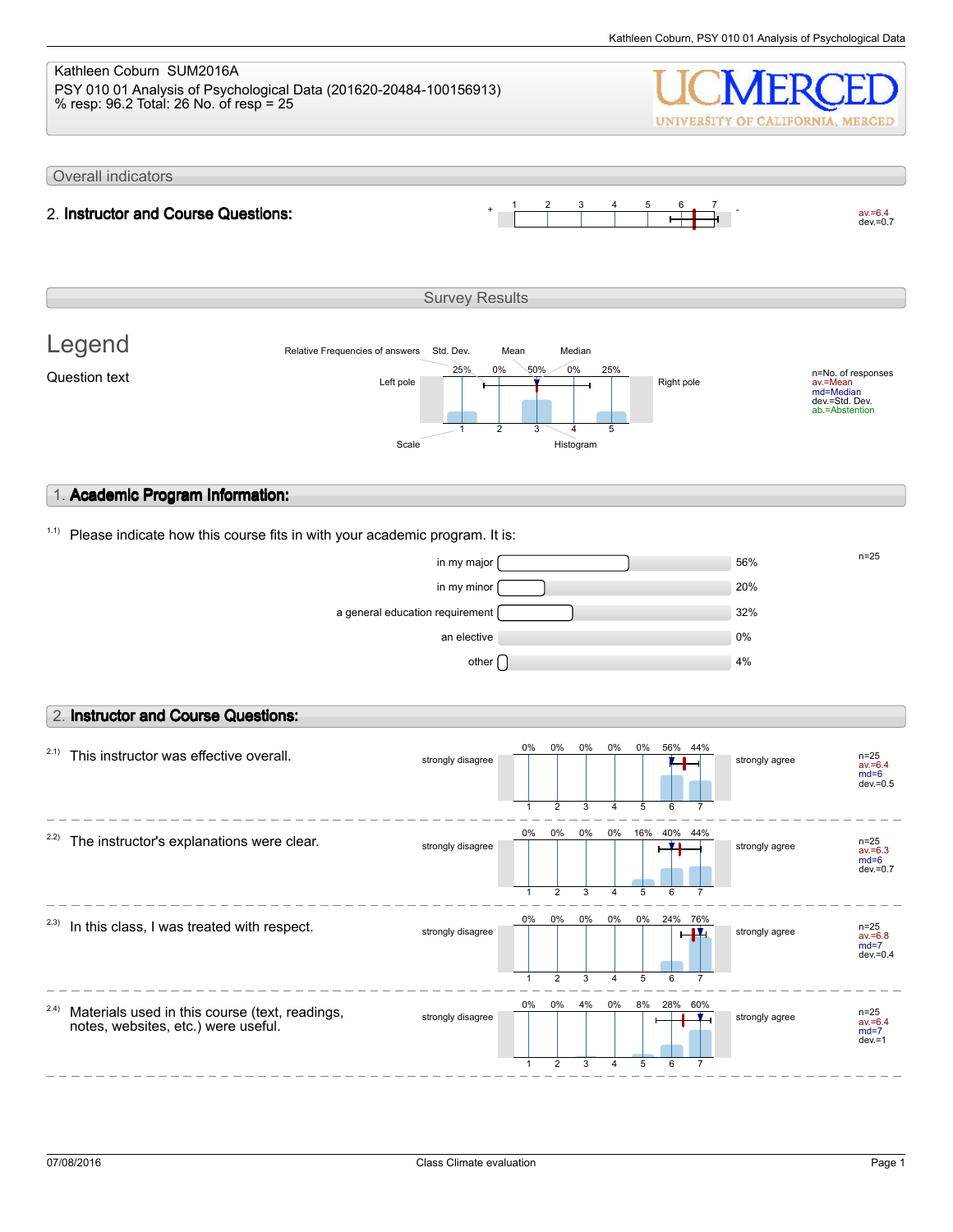| 2.5)  | Assigned work was valuable to my learning.                                       | strongly disagree | 0%                 | 0%<br>$\overline{2}$    | $0\%$<br>3 | 0%             | 16%      | 32%<br>52%             | strongly agree | $n = 25$<br>$av = 6.4$<br>$md=7$<br>$dev = 0.8$ |
|-------|----------------------------------------------------------------------------------|-------------------|--------------------|-------------------------|------------|----------------|----------|------------------------|----------------|-------------------------------------------------|
|       | <sup>2.6)</sup> This class was well organized.                                   | strongly disagree | 0%                 | 0%<br>$\overline{2}$    | $0\%$<br>3 | 4%             | 5        | 16% 40% 40%            | strongly agree | $n=25$<br>$av = 6.2$<br>$md=6$<br>$dev = 0.9$   |
| 2.7)  | I knew what was expected of me in this class.                                    | strongly disagree | 0%                 | 0%<br>$\overline{2}$    | 0%<br>3    | 0%             | 12%<br>5 | 48%<br>40%<br><u>y</u> | strongly agree | $n = 25$<br>$av = 6.3$<br>$md=6$<br>$dev = 0.7$ |
| (2.8) | The instructor was well prepared for class.                                      | strongly disagree | 0%<br>$\mathbf{1}$ | 0%<br>$\overline{2}$    | 0%<br>3    | 0%<br>4        | 8%<br>5  | 36%<br>56%             | strongly agree | $n = 25$<br>$av = 6.5$<br>$md=7$<br>$dev = 0.7$ |
| 2.9)  | There was sufficient time in class for questions<br>and discussion.              | strongly disagree | 0%<br>$\mathbf{1}$ | 0%<br>$\overline{2}$    | 0%<br>3    | 0%<br>$\Delta$ | 5        | 16% 24%<br>60%<br>6    | strongly agree | $n=25$<br>$av = 6.4$<br>$md=7$<br>$dev = 0.8$   |
|       | <sup>2.10)</sup> The instructor displayed enthusiasm for the<br>subject matter.  | strongly disagree | 0%                 | 0%<br>$\overline{2}$    | 0%<br>3    | $0\%$          | 12% 28%  | 60%                    | strongly agree | $n = 25$<br>$av = 6.5$<br>$md=7$<br>$dev = 0.7$ |
|       | <sup>2.11)</sup> Methods of evaluation in this course were fair.                 | strongly disagree | 0%                 | 0%<br>$\overline{2}$    | 0%<br>3    | 4%<br>4        | 8%<br>5  | 32%<br>56%             | strongly agree | $n=25$<br>$av = 6.4$<br>$md=7$<br>$dev = 0.8$   |
|       | <sup>2.12)</sup> Feedback on my work was valuable to my<br>learning.             | strongly disagree | 0%                 | $0\%$<br>$\overline{2}$ | 0%<br>3    | 4%             | 12%<br>5 | 40%<br>44%             | strongly agree | $n=25$<br>$av = 6.2$<br>$md=6$<br>$dev = 0.8$   |
|       | <sup>2.13)</sup> The instructor was available for consultation<br>outside class. | strongly disagree | 0%                 | 0%<br>2                 | U70<br>3   | U70<br>4       | 5        | 5∠70<br>44%<br>6       | strongly agree | $n=25$<br>$av = 6.4$<br>$md=6$<br>$dev = 0.6$   |
|       | <sup>2.14)</sup> I learned a great deal in this course.                          | strongly disagree | 0%                 | 0%                      | 0%         |                |          | 0% 16% 40% 44%         | strongly agree | n=25<br>av.=6.3<br>$md=6$<br>$dev = 0.7$        |

1 2 3 4 5 6 7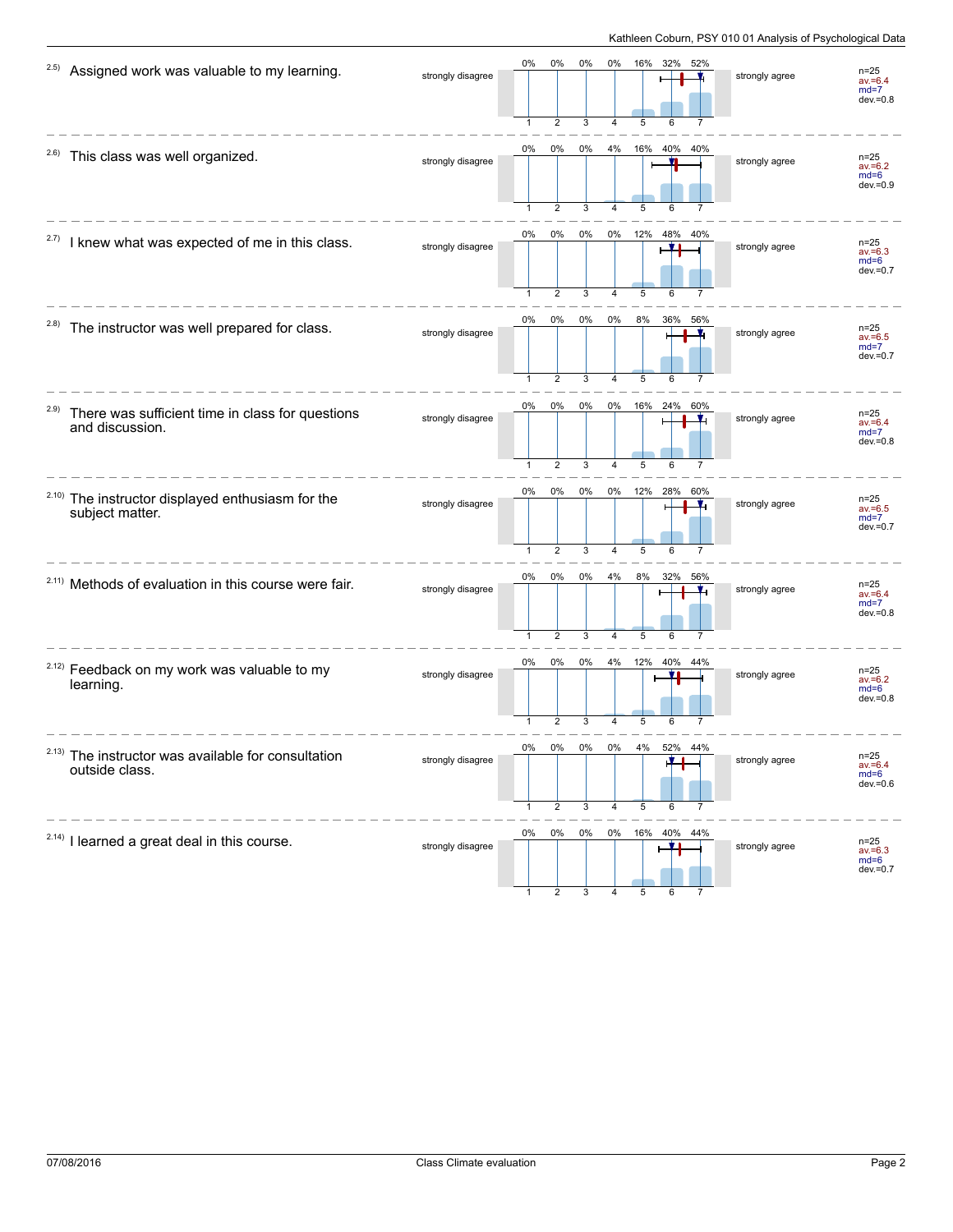# **Histogram for scaled questions**

# This instructor was effective overall.



#### Materials used in this course (text, readings, notes, websites, etc.) were useful.



## I knew what was expected of me in this class.







#### The instructor was available for consultation outside class.





#### Assigned work was valuable to my learning.

The instructor's explanations were clear.



#### The instructor was well prepared for class.



#### Methods of evaluation in this course were fair.



#### I learned a great deal in this course.



### In this class, I was treated with respect.



### This class was well organized.



#### There was sufficient time in class for questions and discussion.



Feedback on my work was valuable to my learning.

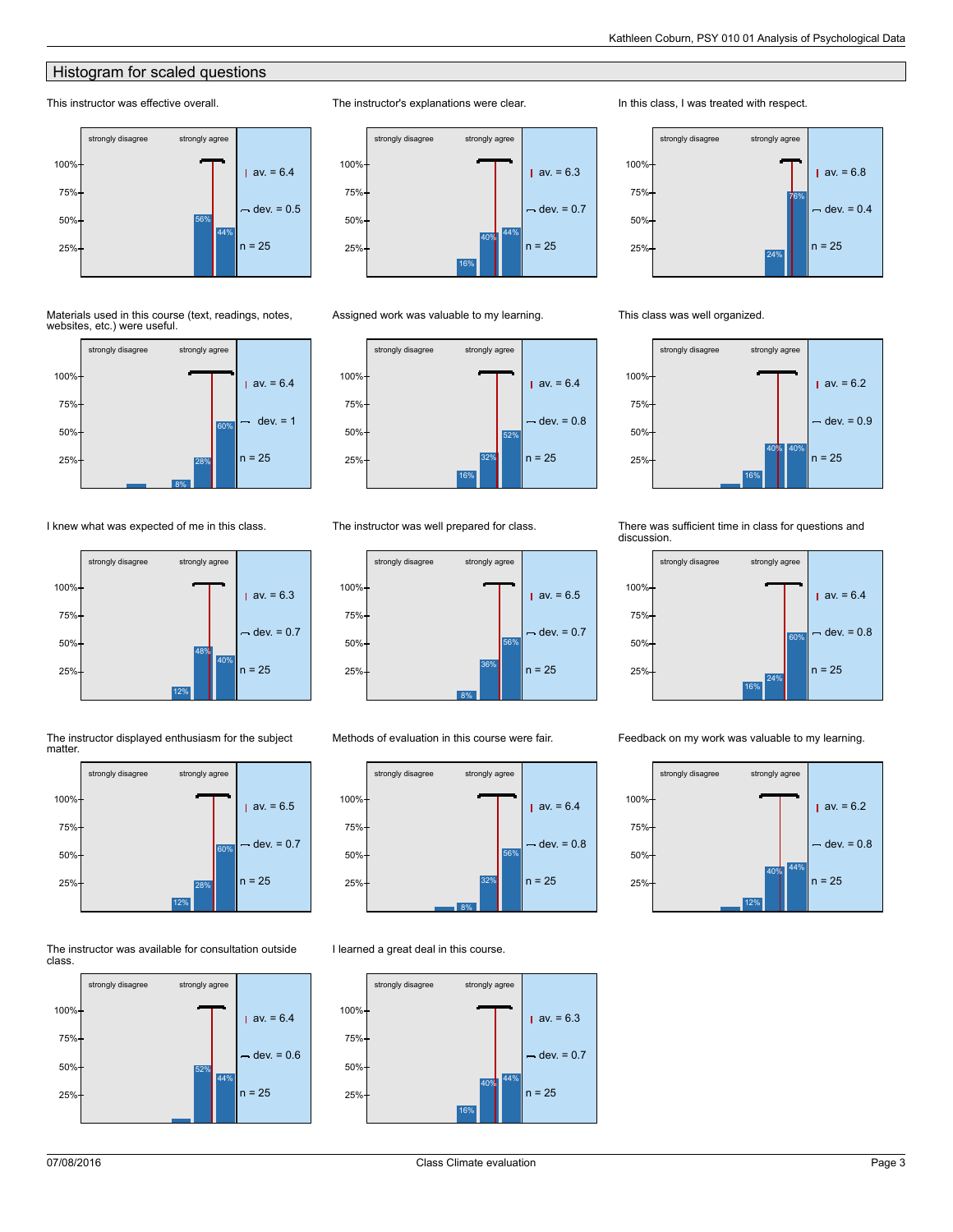# Profile

Ė

Name of the instructor: Kathleen Coburn Name of the course: (Name of the survey)

Subunit: Social Sciences, Humanities & Arts PSY 010 01 Analysis of Psychological Data (201620-20484-100156913)

Comparative line: Summer 2016 Session A SSHA Overall Course Averages

Values used in the profile line: Mean

# 2. **Instructor and Course Questions:**

- $2.1$ ) This instructor was effective overall.
- $2.2$ ) The instructor's explanations were clear.
- $2.3$  In this class, I was treated with respect.
- 2.4) Materials used in this course (text, readings, notes, websites, etc.) were useful.
- $2.5$ ) Assigned work was valuable to my learning.
- $2.6$ ) This class was well organized.
- $2.7)$  I knew what was expected of me in this class.
- $2.8$ ) The instructor was well prepared for class.
- 2.9) There was sufficient time in class for questions and discussion.
- 2.10) The instructor displayed enthusiasm for the subject matter.
- 2.11) Methods of evaluation in this course were fair.
- 2.12) Feedback on my work was valuable to my learning.
- 2.13) The instructor was available for consultation outside class.
- $2.14$ ) I learned a great deal in this course.

| strongly<br>disagree | strongly agree |
|----------------------|----------------|
| strongly<br>disagree | strongly agree |
| strongly<br>disagree | strongly agree |
| strongly<br>disagree | strongly agree |
| strongly<br>disagree | strongly agree |
| strongly<br>disagree | strongly agree |
| strongly<br>disagree | strongly agree |
| strongly<br>disagree | strongly agree |
| strongly<br>disagree | strongly agree |
| strongly<br>disagree | strongly agree |
| strongly<br>disagree | strongly agree |
| strongly<br>disagree | strongly agree |
| strongly<br>disagree | strongly agree |
| strongly<br>disagree | strongly agree |

| n=25      | $av = 6.4$ | md=6.0     | $dev = 0.5$ |
|-----------|------------|------------|-------------|
| $n = 506$ | $av = 6.5$ | $md = 7.0$ | $dev = 0.8$ |
| n=25      | av.=6.3    | md=6.0     | $dev = 0.7$ |
| $n = 504$ | $av = 6.4$ | $md = 7.0$ | $dev = 1.0$ |
| n=25      | av.=6.8    | md=7.0     | $dev = 0.4$ |
| $n = 502$ | $av = 6.6$ | $md = 7.0$ | $dev = 0.8$ |
| n=25      | $av = 6.4$ | md=7.0     | $dev = 1.0$ |
| $n = 504$ | $av = 6.4$ | $md = 7.0$ | $dev = 1.0$ |
| n=25      | $av = 6.4$ | md=7.0     | $dev = 0.8$ |
| $n = 492$ | $av = 6.4$ | $md = 7.0$ | $dev = 1.0$ |
| $n=25$    | $av = 6.2$ | $md=6.0$   | $dev = 0.9$ |
| $n = 506$ | $av = 6.4$ | $md=7.0$   | $dev = 1.0$ |
| n=25      | av.=6.3    | md=6.0     | $dev = 0.7$ |
| n=506     | $av = 6.4$ | $md = 7.0$ | $dev = 1.0$ |
| n=25      | av.=6.5    | md=7.0     | $dev = 0.7$ |
| $n = 505$ | $av = 6.5$ | $md = 7.0$ | $dev = 0.9$ |
| n=25      | $av = 6.4$ | md=7.0     | $dev = 0.8$ |
| $n = 506$ | $av = 6.5$ | $md = 7.0$ | $dev = 1.0$ |
| n=25      | $av = 6.5$ | md=7.0     | $dev = 0.7$ |
| n=506     | $av = 6.6$ | $md = 7.0$ | $dev = 0.8$ |
| $n=25$    | $av = 6.4$ | $md=7.0$   | $dev = 0.8$ |
| $n = 506$ | $av = 6.5$ | $md=7.0$   | $dev = 0.9$ |
| n=25      | av.=6.2    | md=6.0     | $dev = 0.8$ |
| $n = 486$ | $av = 6.4$ | $md = 7.0$ | $dev = 1.0$ |
| n=25      | $av = 6.4$ | $md=6.0$   | $dev = 0.6$ |
| n=496     | $av = 6.5$ | $md = 7.0$ | $dev = 0.9$ |
| $n=25$    | $av = 6.3$ | md=6.0     | $dev = 0.7$ |
| $n = 505$ | $av = 6.5$ | $md=7.0$   | $dev = 0.9$ |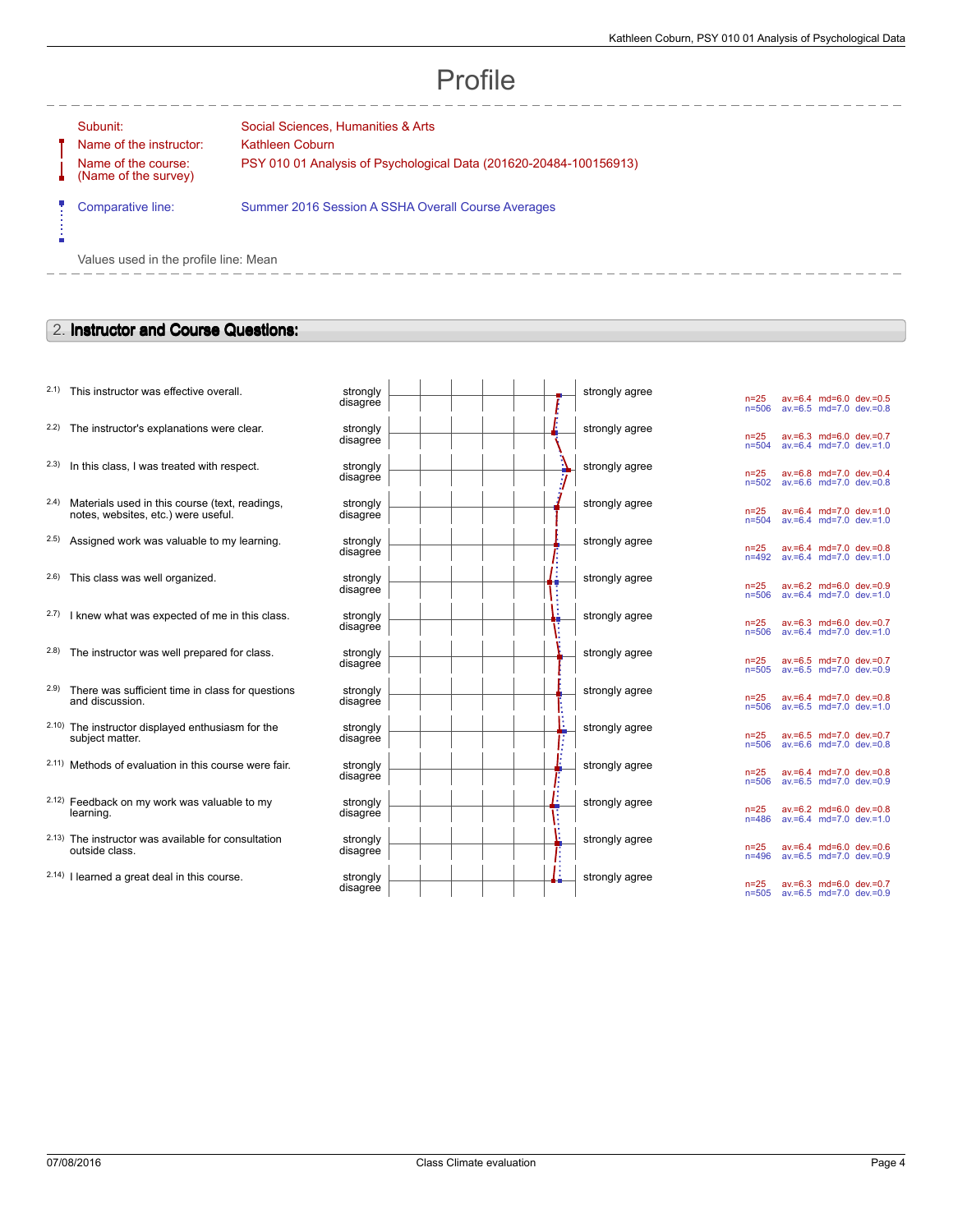$\frac{1}{2}$ 

Subunit: Social Sciences, Humanities & Arts Name of the instructor: Kathleen Coburn Name of the course: A (Name of the survey) ψ

--------

PSY 010 01 Analysis of Psychological Data (201620-20484-100156913)

Comparative line: Summer 2016 Session A SSHA Overall Course Averages

ń

2. **Instructor and Course Questions:** + -

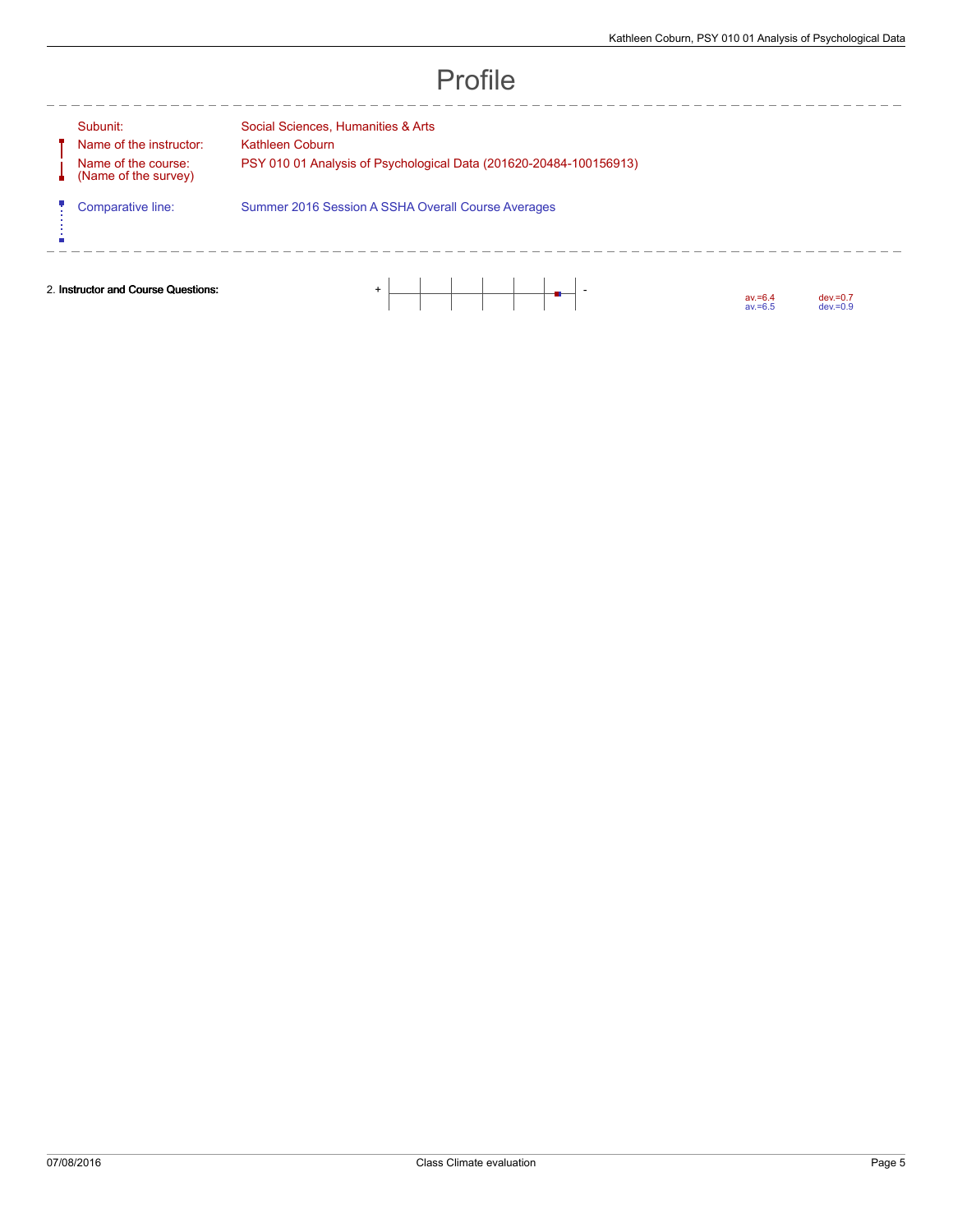#### Comments Report

3. Open Response Questions:

- $3.1)$  What do you like most about the course and instructor?
- Background knowledge to a bigger concept
- Even though this was her first time teaching, she structured the class well and made sure that we understood the concepts and made efforts to get struggling students into her office hours. She showed a genuine interest in the subject and tried her best to make it as interesting as possible.
- Her ability to make the subject fun, and being very flexible with students by understanding the current situation of the student.
- I like how accommodating and understanding the instructor was of the class, especially since it was their first time teaching it. As someone  $\blacksquare$ who had never taken the course before I found the material to be intimidating, but the instructor explained it with a lot of patience, but with a fast enough pace that we got through a lot of the material expected of us.
- $\blacksquare$  I like how the teacher is really nice and is always willing to help her students
- I like the class structure, and that she would go over homework and other things in class. I also liked that she provided study guides.
- I think Katie is very understanding, caring, and patient towards her students. She really knows her stuff and answers questions very knowledgeably. She is ready to help any student in or outside of the class. She is also very passionate about the subject matter, and chose a great book for the class.
- Kathleen was always very helpful when needed and understanding. I really appreciated that she was always passionate.
- Katie is always willing to help when needed. She explains concepts that were not understood during lecture or assigned for homework/inclass. Although this is her first time teaching, she makes sure to ask whether there are any questions and makes an effort to teach the material in an easy manner.
- Prof. Coburn was very enthusiastic and a great teacher. She created a great learning environment and Im very happy to have taken her class
- **Perofessor Coburn was enthusiastic about the material we covered.**

The text book was interesting and I liked how it created a story that revolved around the topics.

Grading is fair, lectures are available online.

- Professor Kathy was very nice, very understandable on how the students prefer to learn. For example, the textbook made the class a lot easier to understand because there was a story to follow along to understand the course.
- She is awesome! She seems really excited about the subject!
- She was very kind and informative
- The Instructor was very kind and approachable and presented the subjects in a very clear and concise way that corresponded to the same topics that were covered in the book. I also enjoyed having short breaks during class, in other classes I would miss out on material when I used the restroom and we had no break.
- The assigned textbook was really helpful and it should be the assigned textbook for the Fall and Spring semesters, it was that easy to understand the material. Another positive to this course was our instructors enthusiasm toward the subject.
- The book was very helpful but little too much to read.
- The instructor made the class fun and made me want to do better. This could also be due to the fact that she chose a textbook that was unique in teaching Statistics.
- $\blacksquare$  The instructor makes the topics easy to understand. She is always available to help.
- The instructor was really thorough with her explanations about the course work and other materials. She made sure that everyone in the class understood what she just went over that day.
- Very enthusastic and willing to help. For the first time of the instructor teaching, she did a wonderful job!
- Well organized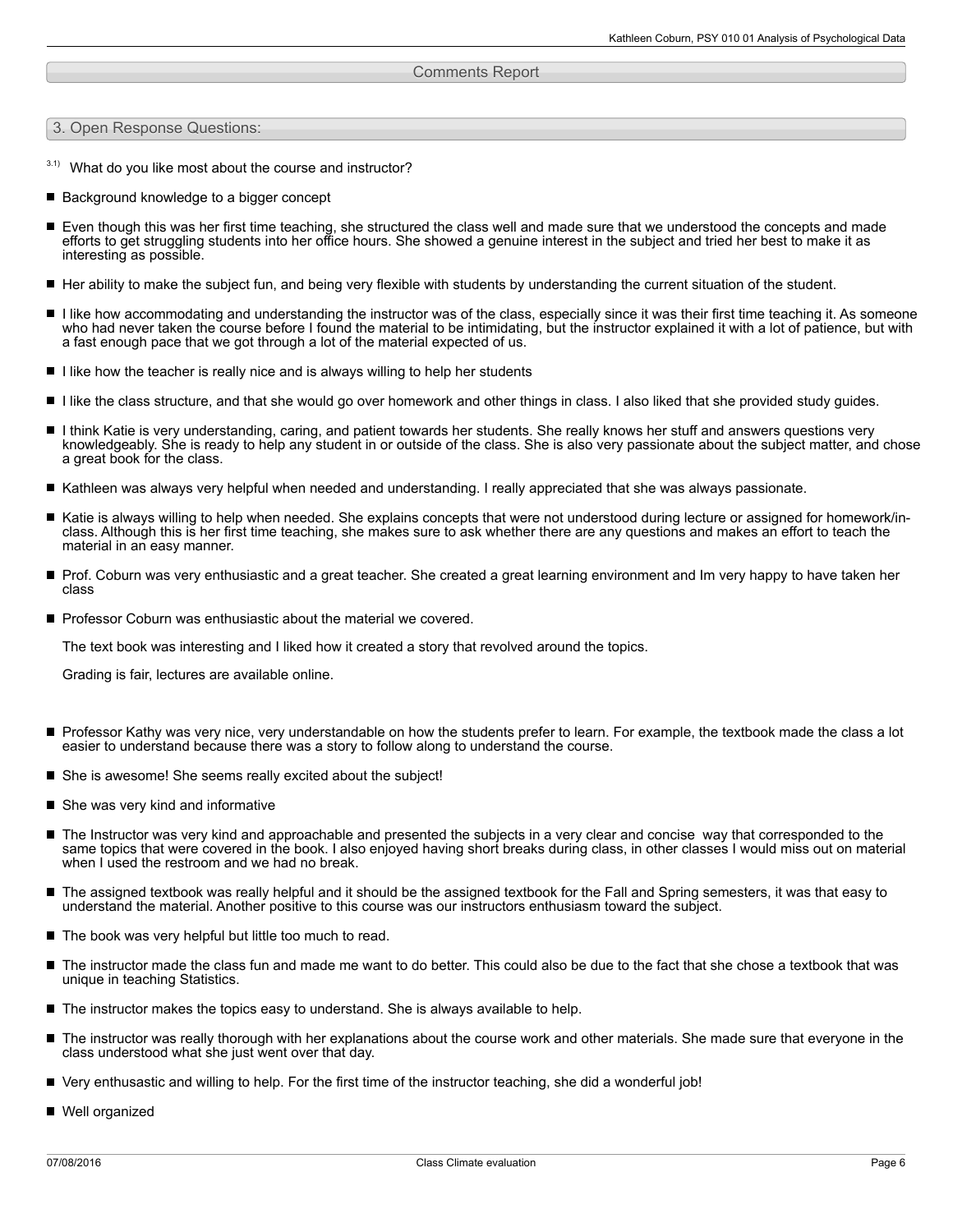- her grading is fair. i love the fact that she was able to grade fairly from class & homework to tests and quizzes knowing that some students do really well in class and homework but for tests they don't and vice versa. finding the midpoint of these grading scale really makes this course effective.
- $3.2)$  What could the instructor do to improve the course, if anything?
- A bit too flexible at times, when the the student was obviously wrong the instructor gave them the benefit of the doubt.
- Could give us more on the lecture slides.
- I honestly think there was nothing more to really improve on. The logistics of the course is really good.
- $\blacksquare$ I know it may have been the class being to long, but students would not participate. Maybe Professor Kathy can find a way to engage the students to participate more.
- I think she can go slower and also have the students do examples and have them go on the board to make sure we know what we're doing, doing examples in class will help us gain practice
- I think sometimes she over teaches points, as in she will say the same point several times in different ways and that can become hard to listen to over and over again. I understand that it is beneficial to other students though, so I do not know how to change it. I think that that the break was a great idea but maybe have longer breaks or 10 minute one in the middle of class (which works for other classes I have taken) because the 5 minute ones seem too short.
- I think that staying on top of uploading lecture slides is something that can be done. Other than that, I have nothing else that I can think of.
- I think the instructor should have quizzes more organized, because sometimes the topics on the quizzes were repetitive
- I thought the textbook was inefficient. It was hard to locate concrete definitions and examples. The story took too much of the spotlight. That being said, I liked the idea. It was cool having a back story to follow that helped make the topics more fun and interesting.
- If I could change anything, it would probably be the in-class assignments; some were too long that we wouldn't be able to finish. As a result students would take advantage of this and leave. I mean if they understood the material... that's fine... but they cut their class time opportunities. Another improvement is to utilize TopHat more or even clickers (because TopHat is expensive... the subscription was like \$34 for 4-months). Using the clickers or TopHat during the lecture with multiple choice, true or false could keep the students more active and see if they all have a better understanding of the material. This could also be an easier way with recording attendance too.
- $\blacksquare$ It seems that the few days that we either had substitute teaches or a holiday set us back slightly in terms of covering class content. This is a difficult problem to fix in summer session since there is such fewer time, however I feel that I have I solid understanding of the majority of the content covered in this class. I also felt that on some days we did not have enough time to complete the in-class assignments.
- $\blacksquare$  It will be helpful if she posted the lecture slides right after the class as she promises to.
- Maybe more class involvement so people dont end up falling asleep to the a/c and long lectures. Otherwise it is a summer class so it is expected to contain long lectures. Breaks were very generous as well.
- П N/A
- Need to be more responsive to emails
- **Perhaps not use so much wording to describe certain methods, and instead go through an example in class.**
- **Probably change the required textbook because the plot of the book seemed super off topic and distracting.**
- Save a little more time for in class assignments
- The in class activities and homework can get a bit tedious and feel like "busy work" but I quess that comes with the territory of being a statistics courses.

I personally learn the best through reading the text book and doing example problems. I appreciate the attempt to make statistics more interesting and appealing but I found the textbook to be unhelpful. While it did do a great job of simplifying concepts, it didn't offer many useful examples to apply the concepts. The story was interesting though.

Lastly, while I appreciate the easy points, I would say that the midterm was significantly harder than the quizzes. I think it would be helpful to have at least one or two quiz questions to be of the same caliber as the midterm. For me, the midterm came as a bit of a shock compared to the in class activities and quizzes.

- The lectures can be very long and sometimes do not show what is the most important part of the slide.
- Use other real-world examples aside from the ones the book provides.

Some questions on quizzes, homework, tests were somewhat unclear.

If she were to continue her grading rubric based on her 'error' system, it would be nice to see how many errors were connected to the